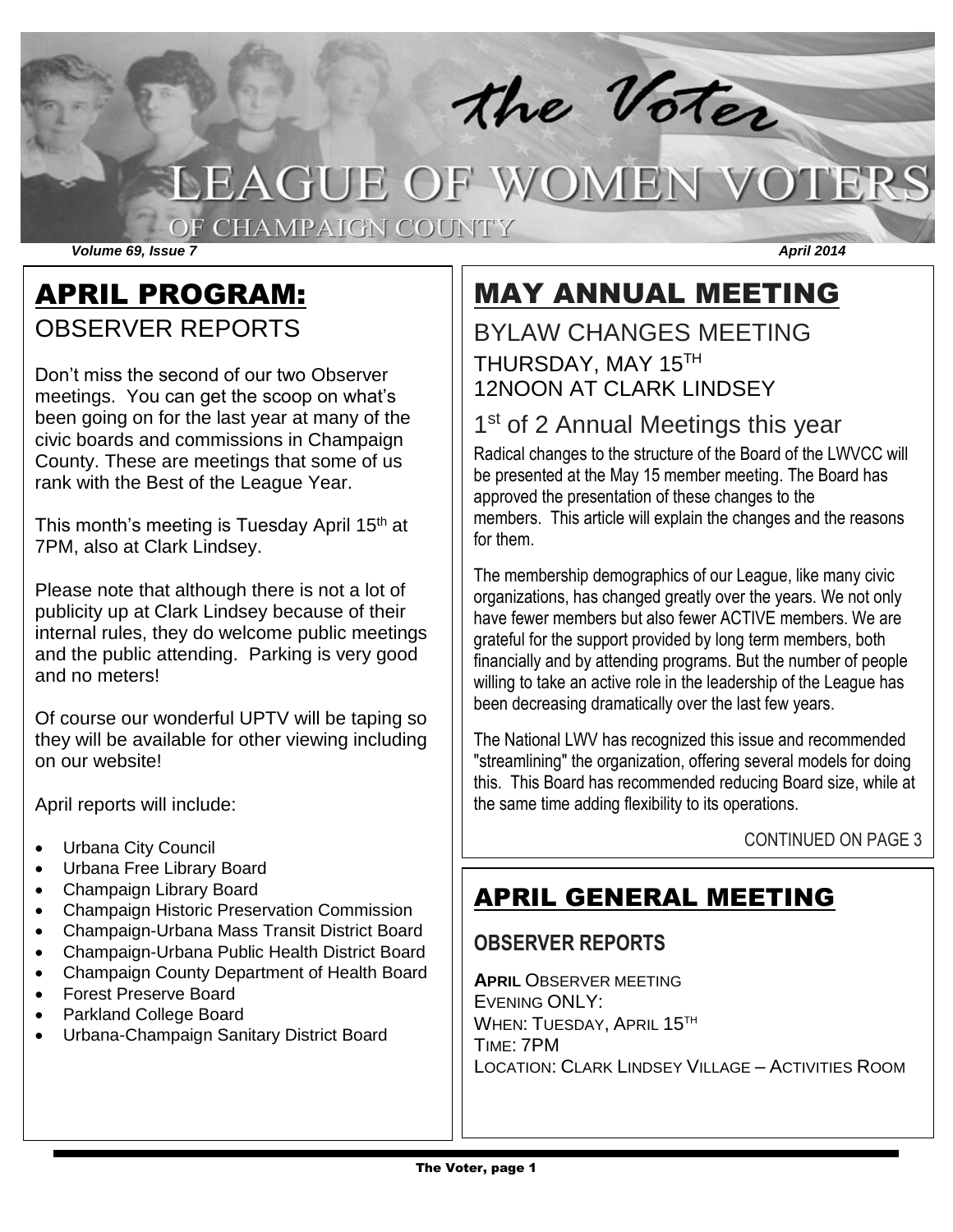#### *LWVCC Board - 2013-2014*

President: Barbara Wysocki 1<sup>st</sup> VP (Organization): Trisha Crowley 2<sup>nd</sup> VP (Program): Secretary: Mary Kay Pleck Communications: Criminal Justice Chair Gerri Kirchner Membership Chair: Sue Phillips Newsletter Editor: Michelle Jett Observer Corps: Resource Management: Margaret Olson Voter Service Chair: Carole Rebeiz Webmaster: Corrie Proksa Nominating Committee: Chair: Lois Gullerud

217-367-5014 bwysocki16@gmail.com 217-359-2514 tcrowley9491@gmail.com nd VP (Program): Theresa Michelson thmichelson@gmail.com 217-344-3747 mkpleck@hotmail.com<br>Treasurer: Sandy Volk Sandy Volk 217-367-7664 sandyvolk803@gmail.com 217-621-7180 debrugg@aol.com 217-328-0547 gerrikirchner@comcast.net<br>Finance Drive: Antie Kolodziej Antje Kolodziej 217-356-1734 antje@illinois.edu 217-359-8818 suephillips1018@att.net michellejett1@gmail.com<br>Bettv Segal 217-893-3080 bssegal@mindspring.com 217-344-6390 olsonmjo@gmail.com Kim DeGiacomo 708-574-2957 degiaco1@illinois.edu 217-377-9148 caroler57@comcast.net 217-359-4959 corrieproksa@hotmail.com Jan Anderson, Gerri Kirchner

Do you have friends or acquaintances who might be interested in the League? Email Sue Phillips at suephillips1018@att.net or phone her at 359-8818 with names and addresses and we will send them *the Voter* for the next three months.

# NATIONAL LEAGUE **CONVENTION**

June 6 – 10 Dallas, Texas

Interested in attending the National League Convention this year in Dallas, Texas? The League will cover the costs air fare, registration, and hotel room. If you're interested, please contact Barbara Wysocki, at 217.367.5014 or bwysocki@gmail.com, as soon as possible.

# PRESIDENT'S LETTER

## League of Women Voters of Champaign County

Dear Members,

Where would you go to measure Champaign County's efforts at good government? Would it be a township meeting – our oldest form of local government? The County Board? Would it be the Regional Planning Commission – perhaps the best example of local intergovernmental cooperation? My recommendation: League's annual reporting from our Observer Corps.

The first of two reporting meetings was held March 20<sup>th</sup> at Clark-Lindsey. **Grace Shadel** reported on Urbana District 116 School Board making a transition to a new district superintendent and introducing Chinese into their curriculum. **Margaret Olsen** summarized the County Board's discussions as it considers rules changes, member participation via Skype, and issues surrounding the jail/justice system. **Nancy Morse** noted that R.P.C., with less business, has extended the intervals between meetings. **Trisha Crowley** was heartened by public involvement in city planning decisions at the Champaign Planning Commission.

Two very interesting reports contrasted approaches taken by Champaign and Mahomet townships as ongoing urban growth affects their communities. **Cheryl Kennedy** and **Holly Wilper** described the evolving relationship between townships and urban concerns as both communities grow and priorities shift.

Capably led by **Betty Segal**, (an observer herself) our Observers do an excellent job of reporting the business of the boards and commissions they watch so faithfully. Some who choose to watch a particular board over a long period see trends and developments. Others who change assignments more frequently develop intergovernmental perspectives.

Determine for yourself how good government fares in Champaign County. Come hear for yourself at the second Observers' reporting on April 15<sup>th</sup> at 7 p.m. at Clark-Lindsey.

Sincerely, *Barbara Wysocki* LWVCC President

#### OBSERVER VOLUNTEERS NEEDED!

The Observer Corp is one of our most important programs and currently we are in need of volunteers for multiple boards and commissions. An immediate need is for Champaign City Council meetings, 4x per month but can be viewed in person or on television. This duty could also be divided between two people.

Contact Betty Segal for more information or if you are interested in volunteering, 217-893-3080 and bssegal@mindspring.com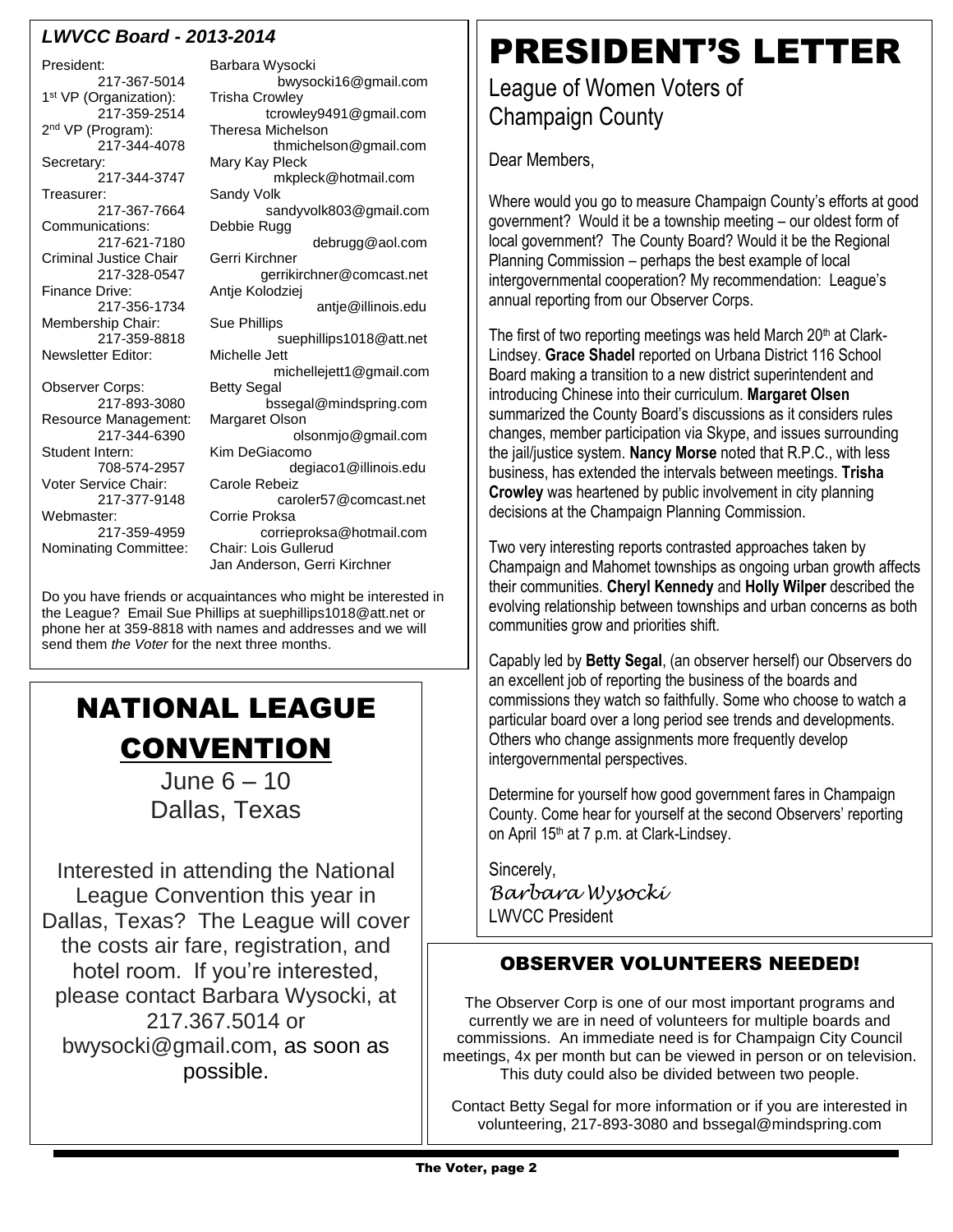|                                                                                       |                                                     | <b>Membership Form – League of Women Voters of Champaign County</b>                                                                                                                                                                                                                                 |
|---------------------------------------------------------------------------------------|-----------------------------------------------------|-----------------------------------------------------------------------------------------------------------------------------------------------------------------------------------------------------------------------------------------------------------------------------------------------------|
|                                                                                       |                                                     | Date: ______________                                                                                                                                                                                                                                                                                |
|                                                                                       |                                                     | Zip: _______________                                                                                                                                                                                                                                                                                |
|                                                                                       |                                                     | Include this email address in the League Membership Directory? YES NO (please circle one)                                                                                                                                                                                                           |
| Please circle the type of membership:<br>Student Dues* \$5.00                         | Individual Dues* \$65.00<br>Household Dues* \$97.50 | #New Individual Dues \$32.50<br>#New Household Dues \$48.75                                                                                                                                                                                                                                         |
| # Dues for new members, for one year, are half the amount paid by continuing members. |                                                     | * Dues and donations are not tax deductible as charitable contributions from your federal income tax return. You may, however, make a tax deductible<br>contribution to the Education Fund (of LWVCC) by writing a separate check made payable to "LWVIL Education Fund". Please include "Champaign |

County" on the memo line of your check to the Education Fund.

Please make checks payable to LWVCC, and mail to: Sue Phillips, 1018 W William, Champaign, IL 61821

## BYLAWS CHANGES continued

First, reduction in size. The current Board has a President, President -Elect, 2 Vice Presidents, Secretary, Treasurer, 6 elected Directors (3 elected every year for 2 year terms), and Directors appointed to the Board by the Board, who are Chairs of Committees. This creates a Board of 12-14 people. However there are regularly only 6 or so people who have attended Board meetings in recent years. Nominating committees are having increasing difficulty in finding members to fill all these offices. People agree to the office without perhaps realizing how much work awaits them and sometimes find it more of a commitment than they were expecting or are willing to give. Consequently the positions may be filled but not all Board members are contributing. Because many of the positions come with specific portfolios, when those board members are not contributing other board members fill in. This gets the work done, but results in some confusion about who is doing what. The Bylaws Committee recommends a 7 person Board consisting of a President, Vice President, Secretary, Treasurer and 3 elected directors. With this core group, board meetings should be easier to arrange, and special meetings if necessary also easier to plan.

Second, increasing flexibility. One of the purposes of reducing the Board is to INCREASE member participation. It is our hope that members will volunteer more frequently for specific jobs that need to be done if they do not also have to commit to the open-ended obligations that come with being on the board. For example, the candidate debates run with members committing to working one or two evenings. This kind of League activity can be an entry to more volunteerism, or just getting very good at doing that job. Both benefit the League.

The traditional duties for President, Vice President, Secretary and Treasurer will continue to be a core job of that particular office. But each board member may expect to pick up additional duties. Rather than assigning specific portfolios before the election at the Annual Meeting, the board will assign responsibilities to all its board members in an organizational meeting in June. The assignment is not intended to mean the board member has to do the activity herself. Rather, it may require communicating with the League member and reporting what's happening to the board. For example, if the Voter Services Chair is not on the Board, one Board member will be assigned to be in communication with the Voter Services Chair and keep the Board informed of those activities.

There is also proposed a change in the restrictions on political activity while on the board. Presently the Bylaws restrict all board members from candidacy or serving in a political office. However some offices may not be identified as partisan, but are included in the term "political office". The Political Activity Policy adopted by the Board covers partisan activity and for some offices is more restrictive in that it prohibits being active in Party offices as well as elected offices. The Political Activity Policy has even more restrictions, such as not contributing to candidates, that apply to the President, Membership and Voter Services Chair- those offices most closely identified with the non-partisan stance of the League. The new bylaws would require all board members to comply with the board adopted policy but would not itself contain restrictions.

Most of the other changes are minor. One you might notice is the addition of being a US citizen to be a voting member. We made this change when reviewing the citizenship requirement and discovering this is a mandatory bylaws requirement according to the rules of the LWVUS, however much we might disagree with it. All of the proposed changes will be in the Annual meeting packet you will be receiving in the mail in early May.

**PLEASE COME TO THE MEETING ON MAY 15th at 12 noon, at Clark Lindsey to vote on the future of your League. This is an important decision that deserves the input of as many members as possible.**